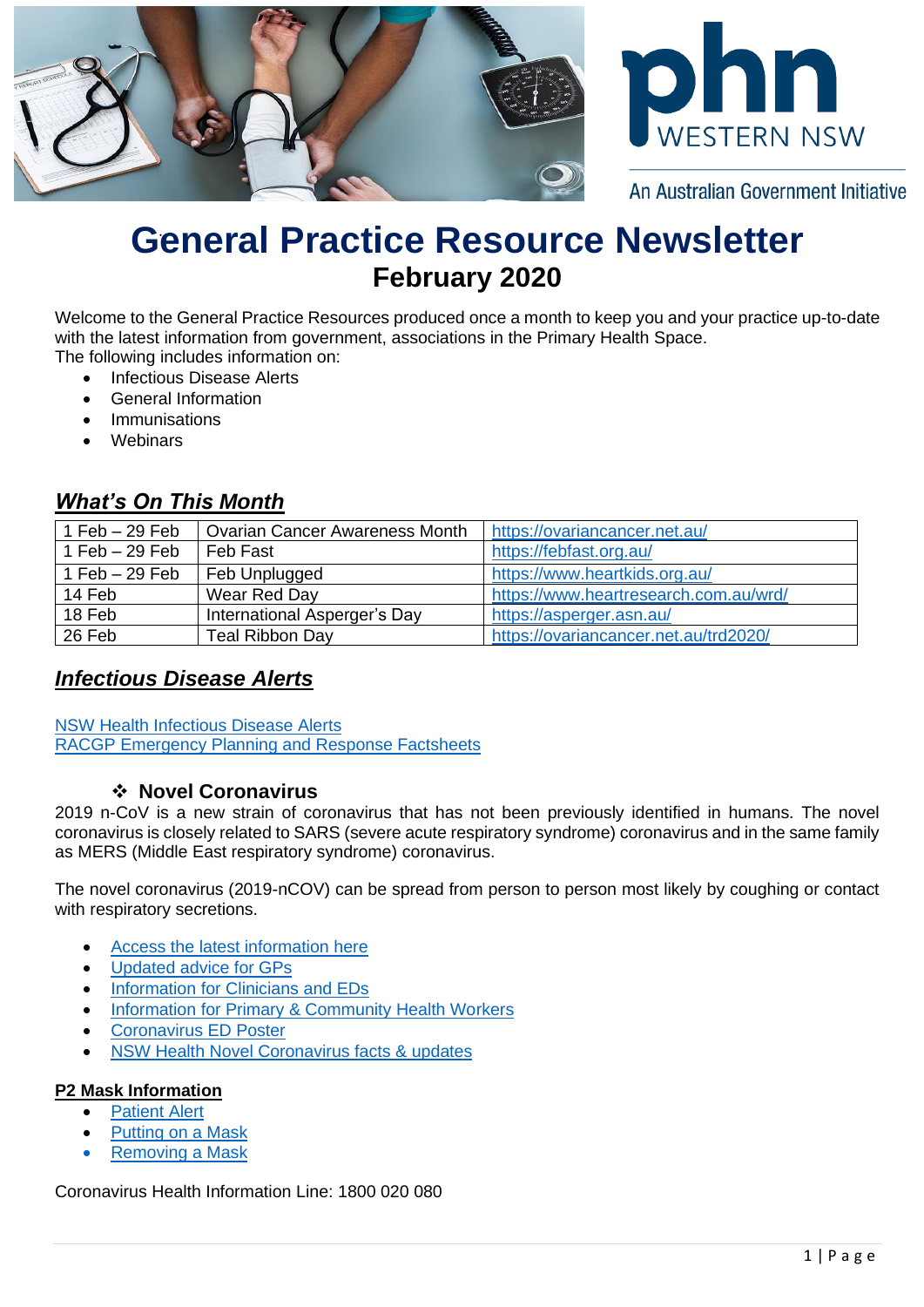#### ❖ **Measles**

Six Measles cases have presented since New Year's Eve, with all infections likely to have been acquired in Sydney. Most cases were in young adults, between 20 and 34 years of age, some had been vaccinated and none were known contacts of recent cases.

- [Measles Alert GP information](https://www.wnswphn.org.au/uploads/documents/newsletters/Drs%20Notes%20January%202020/gp-measles-alert-20200109.pdf)
- [Measles Alert ED](https://www.wnswphn.org.au/uploads/documents/newsletters/Drs%20Notes%20January%202020/ed-measles-alert-20200109.pdf) information
- [NSW Health Measles Resources & Information](https://www.health.nsw.gov.au/Infectious/measles/Pages/default.aspx)

Details on the NCIRS Measles Webinar can be found below.

# *GENERAL INFORMATION*

#### ❖ **Practical & Emotional Support for Bushfire Affected Communities.**

The *Life in Mind* team at *Everymind* has worked with the suicide prevention and mental health sectors, and in collaboration with the National Mental Health Commission, to provide a comprehensive list of resources to support bushfire affected communities and the general public.

[Find General Information, Trauma Support and Infographic information here.](https://www.lifeinmindaustralia.com.au/mental-health-support-for-bushfire-affected-communities)

#### ❖ **NSW Government IVF Affordability Package**

The NSW Government announced late last year, a \$42 million package to improve affordability and access to IVF services across NSW. The package expands access to lower-cost IVF treatment, assists with out-ofpocket medical expenses and gives hope to young cancer survivors wanting to start a family in the future.

IVF treatment can be expensive and challenging. Prior to IVF commencing, testing is required to ascertain suitability for IVF treatment. From 1 January this year, a woman with a fertility issue can apply for a \$500 rebate for out-of-pocket expenses related to pre-IVF fertility testing, available through [Service NSW.](https://www.service.nsw.gov.au/transaction/apply-pre-ivf-fertility-testing-rebate) Fertility issues are defined as: under 35 years, having not conceived in 12 months or longer; or over 35 years, having not conceived in 6 months or longer.

GPs play a vital role as they are often the first point of contact for people commencing their fertility journey, including to order initial testing. GPs are encouraged to refer patients who would benefit from the rebate to the following fertility specialists; to endorse eligibility for the rebate: Specialist Obstetrician and Gynaecologist, Specialist in Obstetrics and Gynaecological Ultrasound, Specialist in Reproductive Endocrinology and Infertility, Specialist Urologist and Specialist Endocrinologist.

- [Access the Lower Cost IVF details here.](https://www.wnswphn.org.au/uploads/documents/newsletters/Drs%20Notes%20January%202020/Affordable%20IVF%20-%20Infographic%20-%20Lower%20Cost%20IVF%20treatment.pdf)
- [Access the Fertility Preservation details here](https://www.wnswphn.org.au/uploads/documents/newsletters/Drs%20Notes%20January%202020/Affordable%20IVF%20Infographic%20-%20Fertility%20Preservation.pdf)
- [Access the IVF Rebate details here](https://www.wnswphn.org.au/uploads/documents/newsletters/Drs%20Notes%20January%202020/Affordable%20IVF%20-%20Infographic%20-%20Rebate.pdf)
- [Access Affordable IVF FAQ's here](https://www.wnswphn.org.au/uploads/documents/newsletters/Drs%20Notes%20January%202020/Affordable%20IVF%20-%20FAQs.pdf)
- [Access the Affordable IVF Poster here](https://www.wnswphn.org.au/uploads/documents/newsletters/Drs%20Notes%20January%202020/Affordable%20IVF%20-%20A4%20Downloadable%20Poster.pdf)
- [Access the Service NSW Pre-IVF Fertility Testing Rebate Information and Application page here](https://www.service.nsw.gov.au/transaction/apply-pre-ivf-fertility-testing-rebate)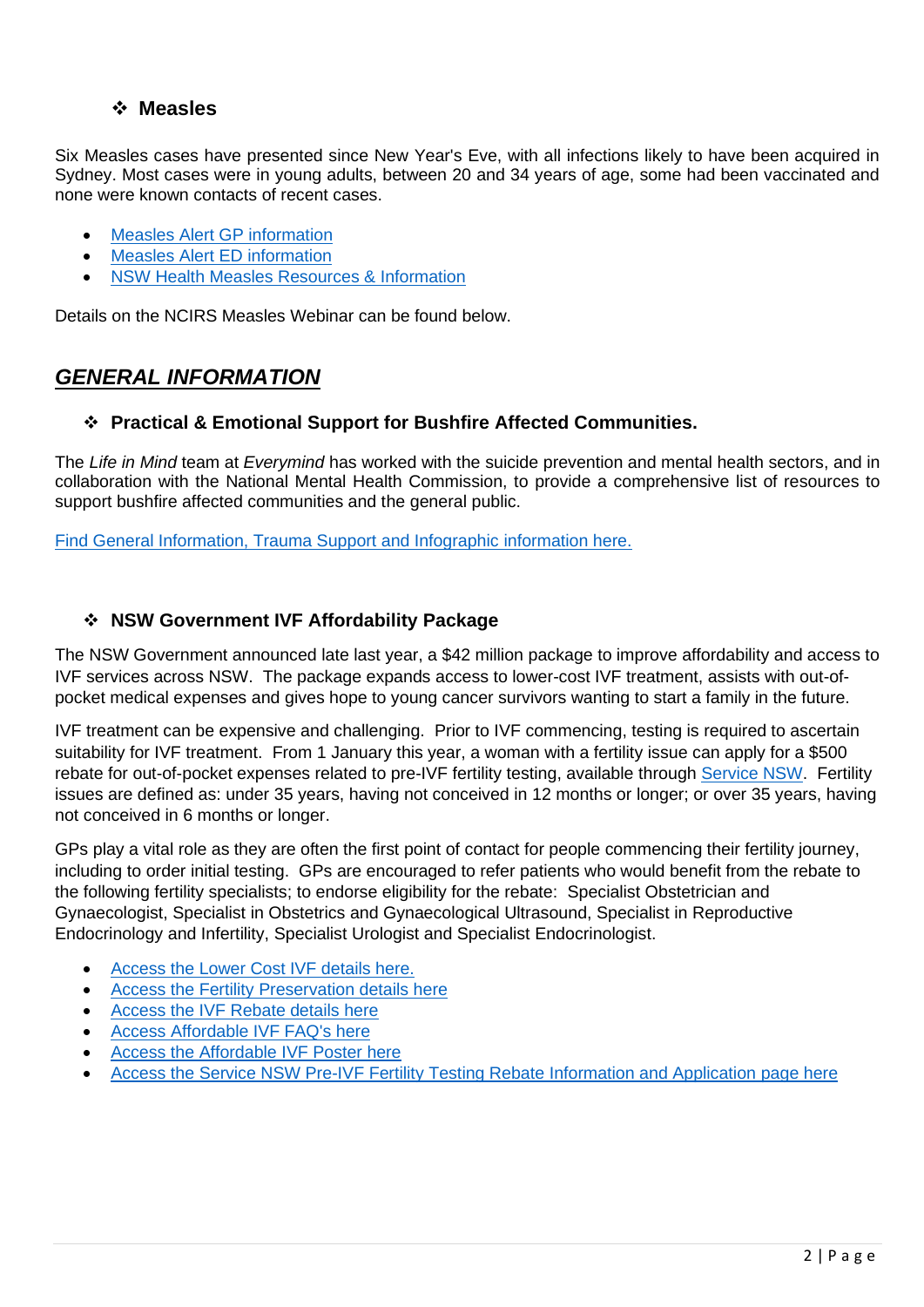#### ❖ **Communication After Trauma – eLearning**

Practice Coach is inviting Medical Practices to elevate their compassionate communication with the Communication After Trauma e-Learning modules. The modules are offered free of charge.

Learning Objectives:

- Build confidence when working with patients who have experienced trauma
- Understand the impact of trauma on the brain
- Examples of what to say and do to help communicate support for your patients
- Improve support for your community

[More information of the Communication After Trauma e-Learning Course is available here.](http://practicecoach.com.au/course/communication-after-trauma/)

#### ❖ **Palliative Care Training**

The Australian College of Rural & Remote Medicine's "Palliative Care – A Doctor's Bag" Course aims to ensure participants are prepared and equipped to provide best practice palliative care management for patients in their place of choice. It is a redeveloped version of the course, developed in collaboration with the Brisbane South Palliative Care Collaborative.

[More information is available here.](https://www.acrrm.org.au/search/find-online-learning/details?id=1035&title=Palliative%20Care%20-%20A%20Doctors%20Bag&utm_source=palliativecare)

#### ❖ **Three Rivers UDRH Telehealth Training & Rural Clinical Placements**

Telehealth is recognised as a growing adjunct to health service delivery, especially in rural areas. It is expected that all health professionals, and students graduating from health courses, should be familiar with the opportunities and challenges of telehealth services

[Three Rivers UDRH's free](https://www.wnswphn.org.au/uploads/documents/Practice%20Support/Telehealth%20Online%20Modules%20Course.pdf) online course is designed to facilitate learning and understanding about telehealth services so that students and clinicians can begin to include it in their provision of healthcare and learn more about best practice in telehealth service delivery.

[The Rural Clinical Placements course](https://www.wnswphn.org.au/uploads/documents/Practice%20Support/Flyer%20-%20Clinicians%20-%20Rural%20Clinical%20Placements%20-%20How%20to%20grow%20your%20own.pdf) is focused on growing participants' capacity as clinical supervisors to enhance learning experiences for students, with the intention they those students will return to practice rurally

[Telehealth Training Information and Enquiries](https://threerivers.csu.edu.au/telehealth) are available here. [Rural Clinical Placements Course Information and Enquiries](https://www.openlearning.com/csu/courses/three-rivers-udrh-rural-clinical-placements-how-to-grow-your-own/) are available here.

#### ❖ **Breastscreen NSW Infographic for GP Waiting Rooms**

Breastscreen NSW has developed a new infographic video to raise awareness on Breast Cancer, the latest Australian figures and screenings.

Breastscreen NSW is hoping to have the short video hosted in as many GP and Medical Centre waiting rooms as possible.

[The Breastscreen NSW Infographic can be found here.](https://www.wnswphn.org.au/uploads/documents/Practice%20Support/Breastscreen-Infographic-GP-HQ.mp4)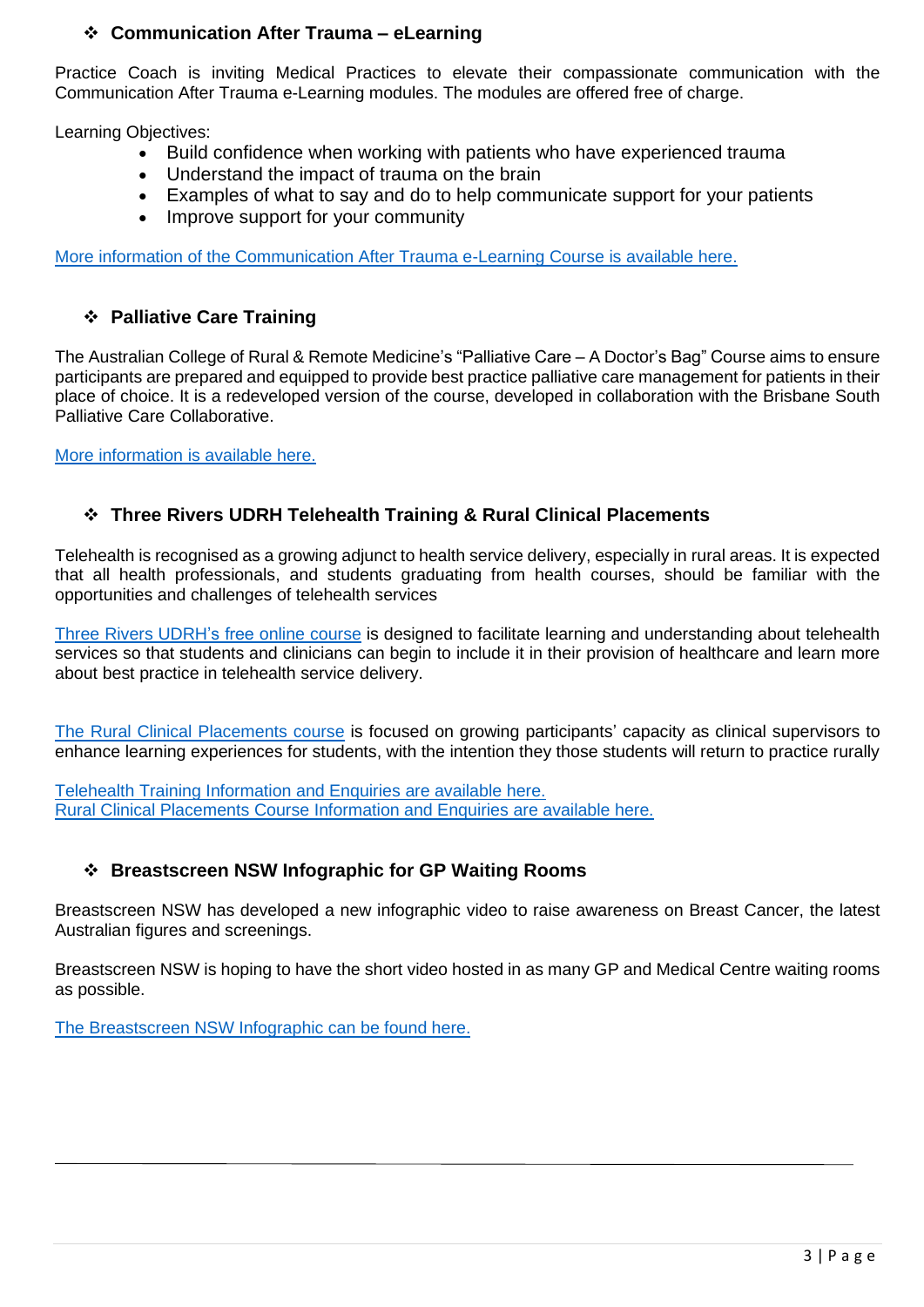## *IMMUNISATIONS*

#### ❖ **SAVE THE DATE: Nurse Immunisation Conference**

- Orange on Wednesday 6<sup>th</sup> May
- Dubbo on Thursday  $7<sup>th</sup>$  May

#### ❖ **Vaccine storage over summer:**

- Keep vaccine supplies to a minimum, you can order twice a month.
- Ensure your min/max thermometer and data logger are working correctly and activated contact Michelle Droulers for support with battery change and testing
- In case of power failure, it may be more beneficial to leave vaccines in the fridge, (cover door, door taped closed).
- Download data logger and store recordings each week. Cold chain resources: <https://www.health.nsw.gov.au/immunisation/Pages/cold-chain-management.aspx>
- Guidelines do recommend back up storage be available, however if vaccines are moved to an alternative facility, continuous data logging must be undertaken. Quarantine and call PHU
- Cold chain Management free online learning module (open for all Practice Staff): [https://nswhealth.seertechsolutions.com.au/public\\_content/HETICP/HETI/CCMWebv3/story\\_html](https://nswhealth.seertechsolutions.com.au/public_content/HETICP/HETI/CCMWebv3/story_html5.html) [5.html](https://nswhealth.seertechsolutions.com.au/public_content/HETICP/HETI/CCMWebv3/story_html5.html)

#### ❖ **Measles:**

<https://www.health.nsw.gov.au/Infectious/measles/Pages/default.aspx>

NCIRS has a comprehensive and easy to read guide *Measles vaccination catch-up guide for Australian immunisation providers* (copy attached) .

#### **Who should be immunised?**

- Individuals born since 1966 who do not previously have two documented doses at least 1 month apart (check for contraindications).
- Infants from 6 months of age if they are travelling overseas will need to be repeated at 12 & 18 months of age.
- It is safe to have another measles vaccine if not sure of previous doses, especially if travelling overseas. Measles vaccine is funded in NSW. Do not provide a script - use the vaccine in your fridge—remember MMRV vaccine is not recommended for people over 14 years of age and over, MMR should be used.

RACGP *Emergency planning and response in general practice* – Fact sheet and checklist: **[Measles](https://www.racgp.org.au/FSDEDEV/media/documents/Running%20a%20practice/Support%20and%20tools/Factsheet-and-checklist-Measles.pdf)**

### *WEBINARS*

| <b>Name</b>     | <b>Date</b>          | <b>About</b>                                              | Link | Cost |
|-----------------|----------------------|-----------------------------------------------------------|------|------|
| <b>NCIRS</b>    | Tuesday February 18, | Information and updates on the $ $ https://bit.ly/370gY86 |      | Free |
| Measles: a      | 12pm-1pm (AEST)      | situation globally, clinical and                          |      |      |
| local, regional |                      | health system impacts involved,                           |      |      |
| and global      |                      | vaccination<br>latest<br>the                              |      |      |
| perspective     |                      | recommendations,<br>how<br>to                             |      |      |
|                 |                      | protect our community<br>and                              |      |      |
|                 |                      | learning from regional<br>and                             |      |      |
|                 |                      | global experiences.                                       |      |      |